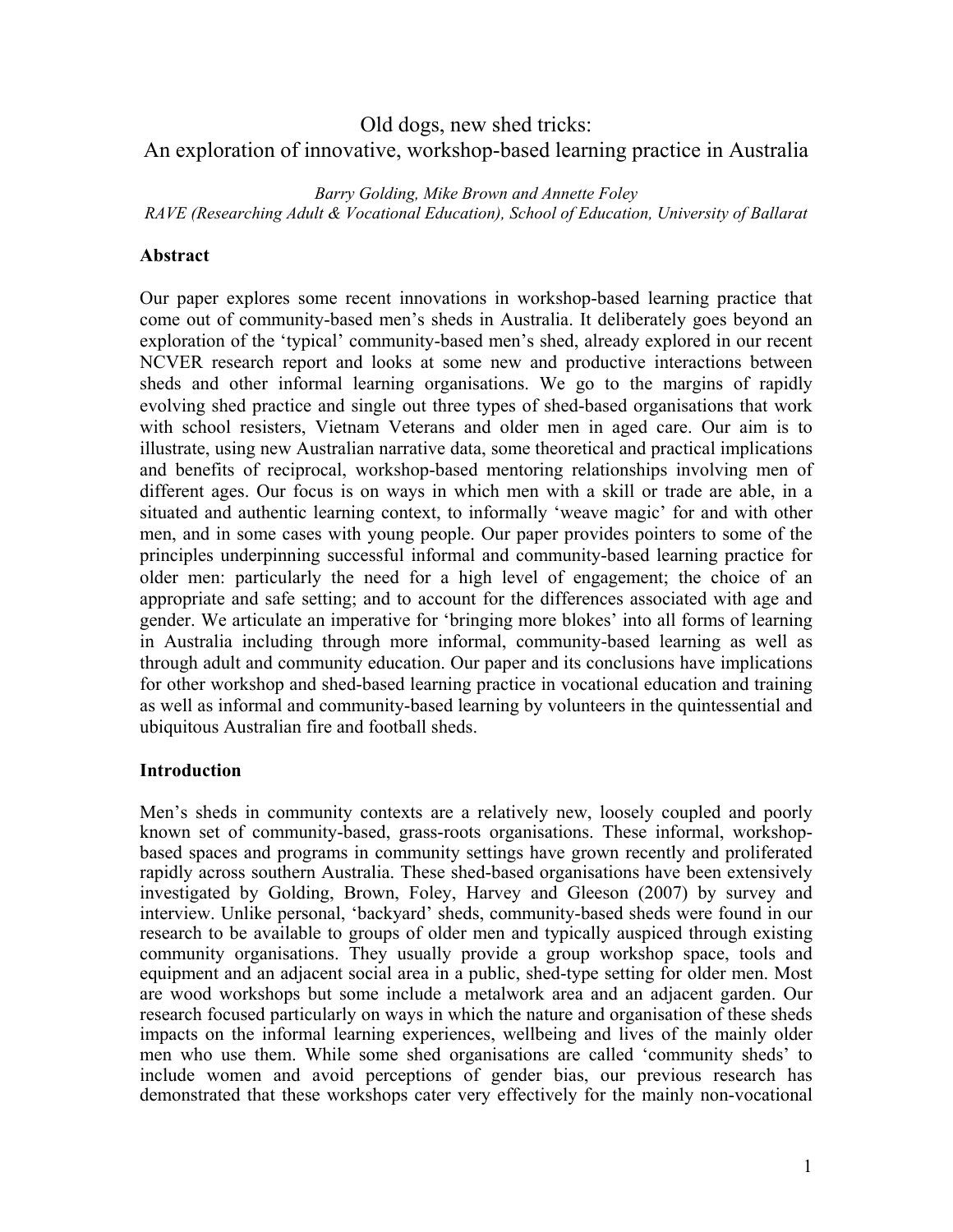social, health, wellbeing and learning needs of a very diverse group of mainly older men. We concluded that their main benefit is that they positively and informally address the specific, often acute, needs of a diverse and otherwise difficult-to-reach group of older and sometimes isolated men. These men are typically experiencing complex and difficult changes and stages in their working lives, their identity as aged persons, their physical and mental health, as well as their relationships and identities as men.

## **Research method and survey findings**

Data were collected by on-site interview and survey  $(N=211)$  from a sample of 24 of approximately 125 men's sheds in five Australian States open in 2006. Our survey (response rate 70.6%) showed that half of the men who participated were over 65 years of age. Most had relatively limited formal school and post-school education and training backgrounds typical of older men. Four out of ten were former qualified tradesmen. Most were recently retired or involuntarily withdrawn from the paid workforce. One in five were war (mainly Vietnam) veterans. Around one in five were unable to obtain paid work, though expected to do so. Three quarters were on some type of pension. Around six out of ten men currently lived with their wife or partner and typically participated in the shed with the active support and encouragement of their spouse. In the past five years around one half of participants had experienced retirement or a major health crisis and one-quarter had experienced what they self-defined as some form of significant loss. In summary, our research shows that shed-based organisations are attracting a cohort of older men who engage regularly, voluntarily and positively in activities that are positive, enjoyable and therapeutic on a range of levels. Further, it showed that half of the men who use such workshops had no other community affiliation and most were very unlikely to present for formal vocational education and training (VET) or even informal adult and community education (ACE) programs.

In this paper we go beyond describing 'average' or typical community-based men's sheds based on this larger body of survey data and examine new qualitative data including participant narratives from three selected sub-groups of shed organisations that work with young people disengaged from school, Vietnam Veterans and men in residential aged care. Our first purpose is to document particular 'slices' of the diverse and rapidly evolving shed practice in the estimated 150 sheds open in Australia in 2007. Our second purpose is to deconstruct shed practice using narrative to illustrate some new theoretical and practical implications and common benefits of shed-based experiences for these three quite different groups. We have selected these three sub-types of community based sheds because of their ability to illustrate the power of situated learning, not only to engage underemployed and unemployed men of working age, but to engage young school resisters, men sidelined from economic activity by traumatic war experience and men in retirement in aged care

## **Literature review**

Community-based men's shed programs are poorly documented in the literature though best known informally in men's health circles. They have not previously been examined as sites for learning, including informal learning, Earle's largely action-based gerontological research in the 1990s made the link between men and sheds. Earle, Earle and Von Mering (1999) challenged community and recreation professionals 'to devise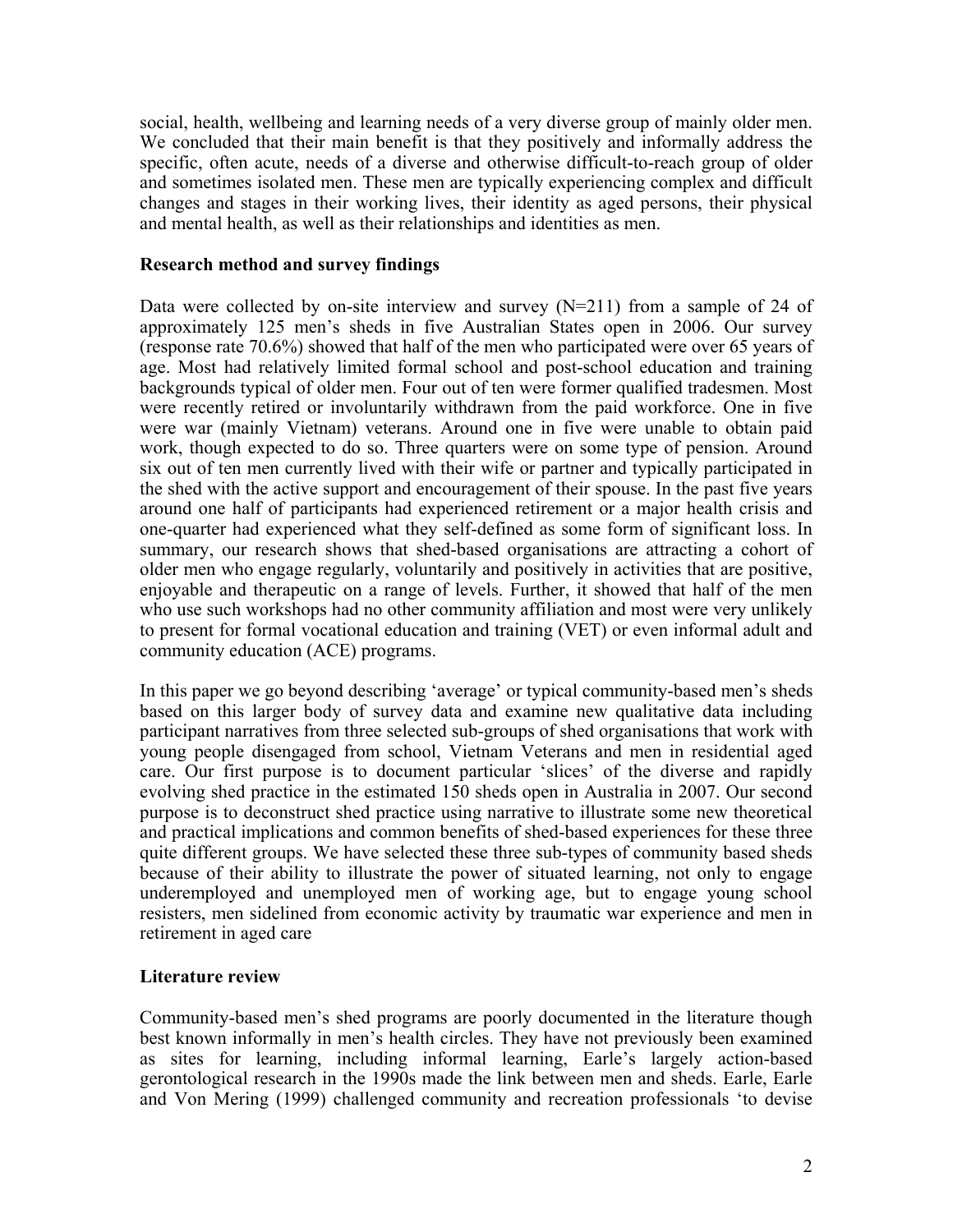programs to make sheds more socially inclusive and productive learning centres'. Bettany (2005) has made theoretical and practical connections between the importance of sheds, men with dementia in aged care facilities and the wider international literature in the field of aged care. Bettany has taken up Thomson's (1995) issue of 'shedlessness' in retirement and made links to research by Cohen-Mansfield (2001) whose elderly dementia treatment principles point, by implication, to the likely efficacy of shed activity for older men. Hayes and Williamson (2005) reviewed the rationales for communitybased men's sheds and developed draft guidelines for evidence-based, best-practice in Victoria men's sheds. Using a Delphi study of 20 Victorian sheds, Hayes and Williamson (2005, p.10) concluded that, while the purposes were diverse, that overall, 'sheds were deemed to be important as a place or space for *gathering* men together (serving a utility function) and for men to gather *together* (serving a social function).' There have been several small, unpublished studies of participants and programs within particular men's sheds. The rationales, pedagogies, experiences and outcomes of older men in Australian spaces and programs devised for and used primarily by men, including in community organisations, otherwise remained virtually unresearched prior to Golding, Brown, Foley, Harvey and Gleeson's (2007) study for NCVER.

## **Data from interviews**

The three subsections that follow use interview data from workshop-type settings to illustrate the nature of shed-based organisations whose participants are mainly school resisters, Vietnam Veterans and in residential aged care. The emphasis in the selected transcripts is on the aims of sheds, how the sheds are configured, who uses them and why, and what they get out of participating.

## *Shed practice with young people*

Interview data from a small number of shed organisations that collaborate with schools to deliberately target young, disengaged early school leavers as shed participants are specifically considered in this part of the paper. The data come from four sheds that actively involve young people as participants in rural Western Australia and Victoria as well as peri-urban Hobart and Adelaide. These four sheds are singled out because of the considerable evidence in the data showing success with the young people that they target. In each case men with trade-based expertise in wood have independently identified a common need for alternative educational experiences for young people, some including girls, that are practical, regular, hands-on and shed-based. These four shed-based organisations have actively collaborated with schools to identify and involve young people for whom academic and classroom-based pedagogies are not working. The shedbased learning styles that have been found to work typically involve individual or small group mentoring by carefully selected, mature and skilled former tradesmen. The emphasis is on informally developing and encouraging young people's skills and confidence away from a classroom context, with a view in most cases to later reconnect young people with school once their skills and confidence has grown. The age range of young people targeted by these four sheds is diverse: two sheds target boys and girls of primary school age. One of these includes students involved in rural home schooling programs while two other sheds target rural secondary students.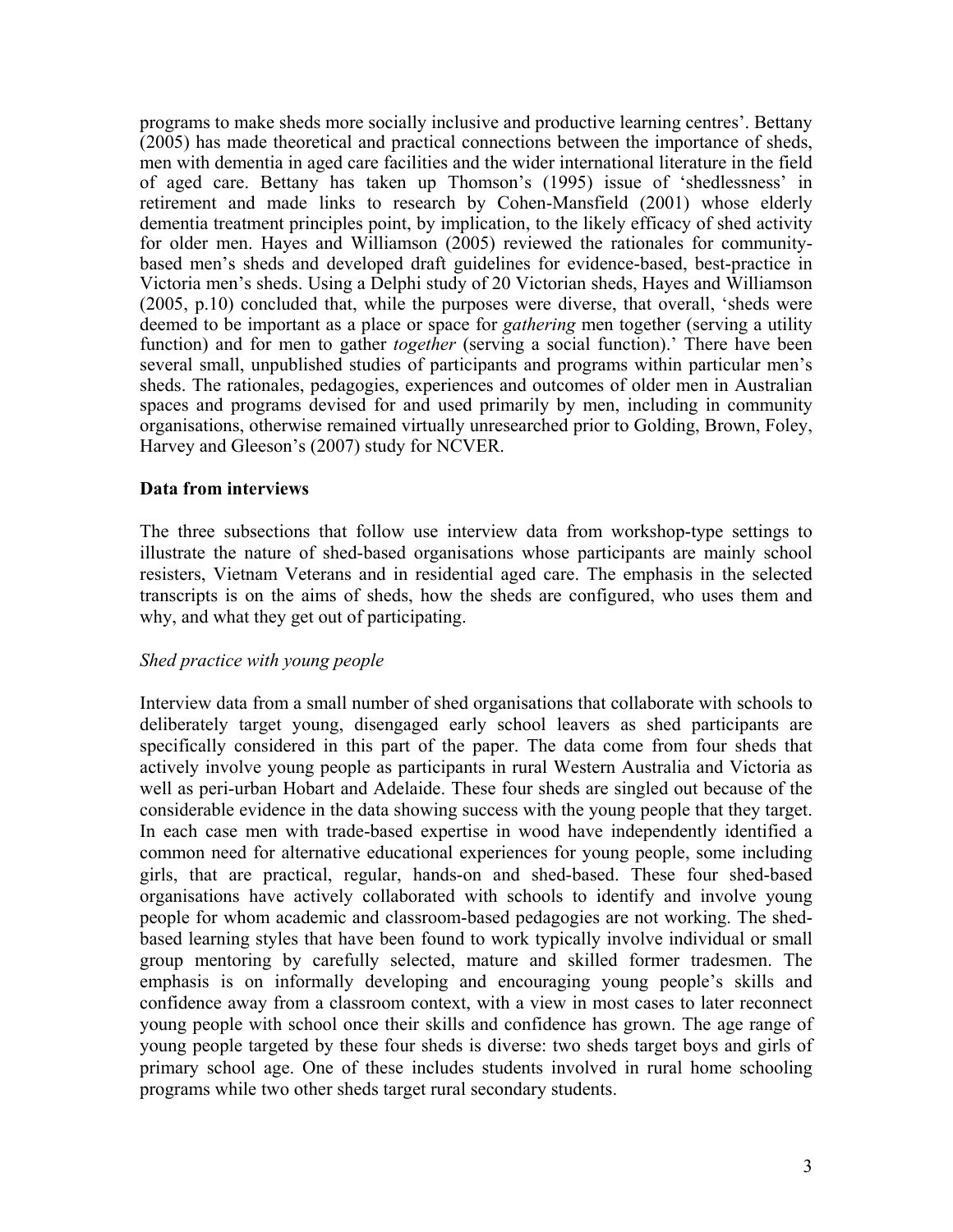In each case the shed organisations have a small core of older men with trade experience who work with and mentor young people. All work closely with local secondary schools to identify appropriate young people to work with. In each case the shed was 'grass roots' in its origins and set up independently of other organisations with little or no reference to any other shed model and without any state precedents. All have become well known and regarded in their own states for their work with young people. As a South Australian coordinator explained, when a small group founded the shed in 1999, they were unaware of any other sheds, "Nowhere, not a shed in sight. Never heard of it, it came from nowhere, it just came from our own head." In one Victorian shed the targeted group were a mixed group of boys and girls age 16 or 17 years who, as the shed coordinator put it, had a "lot of issues" at school and/or home. Unlike in other states, the school resister group formed only one part of the shed's participants. They "wouldn't go to school" but were required to attend "because they couldn't get the dole". In this instance they worked in the shed and the garden alongside and with older men doing their own projects which formed part of the Victorian Certificate of Applied Learning (VCAL).

The Tasmanian shed had started for a small group of older men but the primary focus had shifted to young people as "older guys weren't really participating." The term 'shed' was incorporated into the organisation name but not the term 'men'. As the shed coordinator explained, "Kids at risk" were now using the service for three or four days a week from the local high school and had …

"… turned out to be the making of the place … and the making of the kids … Schools that use the service now make a donation towards the shed for allowing their [at] risk youth to come here and [for] kids that aren't really academic."

The activity in the Tasmanian shed mostly involved making and fixing things for local people and organisations in the community using materials and tools. The coordinator observed that "When the young people started coming down some of them would say, "This is what I want to do. I'm not interested in schools, and it changed them." The coordinator read from a letter of thanks from a school that concluded, "Our students in the shed are treated like individuals who are cared for and made feel important. You may not realise just how well you do this, but believe me these relationships are very important." The shed, donated by the local council was set in a back street close to a new housing estate in outer suburban Hobart. The coordinator described the area as having "… more youth and young people, sole parents … broken families and no grandparents … that sort of thing … than old people." The workshop-based activity with young people as young as primary school age fell entirely to volunteers including men from "aged care, Vietnam Vets, mental health." Despite its well publicised success with local young people and the important role it plays for older male volunteer mentors, the biggest difficulty had been funding. As the coordinator pleaded, "What really annoys me [is] that we don't get ongoing funding, because we bring all these people in and help them out and you look at all the government departments we work for."

The South Australian shed was set up in a somewhat similar way to the Tasmanian example above. It again avoided the use of the term 'men' in the organisation title and again provided mainly for the specific needs of young school resisters including some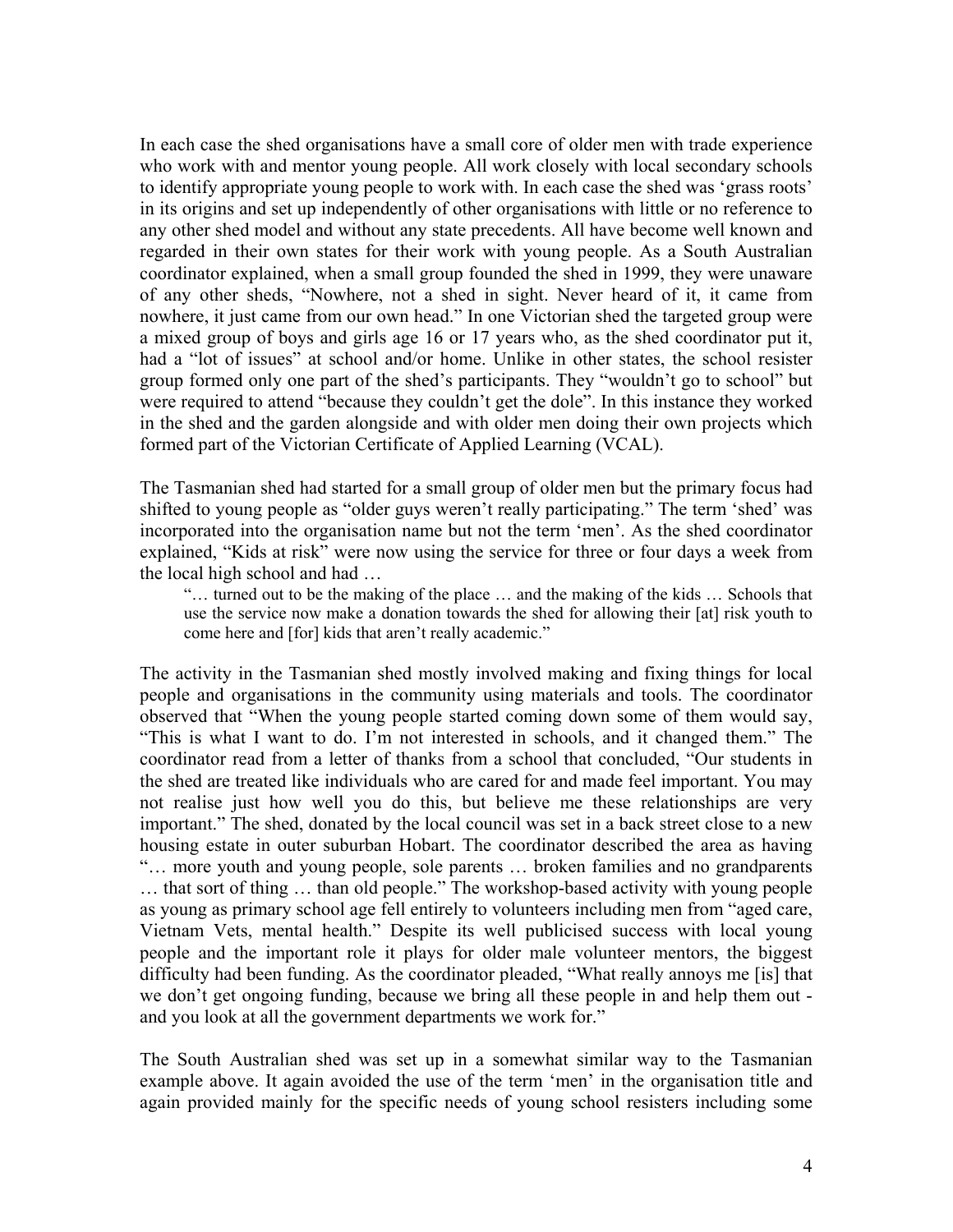females. The South Australian shed was again staffed by older volunteers with work backgrounds in wood-based trades, some of whom do at least one day of voluntary work to satisfy income support obligations. As one volunteer explained,

"99 per cent of the blokes who are volunteers are actually tradesmen, retired tradesmen or injured tradesmen so they are trying to pass their knowledge on to the kids they are working with or to the people they are working with to get a job. It's not just a group of blokes sitting around having a good time. We are actually doing something constructive."

The shed had achieved prominence for its success with young people who included Work for the Dole participants aged in their 20s, some of whom were female, as a means of paying some of the bills. The shed had received support and some funding from the local council and schools but now relied on what the coordinator called "… a charge for services … We don't call it funding." It now designs and manufactures quality wood furniture and equipment for private homes and community organisations. Asked about why it works, one of the volunteers said "I don't think it matters whether it's mostly guys or not. It's the commitment of the whole group to a common aim, that's what makes it work." The common aim was explained as helping to …

"… improve the life of the community. Most of the people we get in here to help have it pretty bloody rough. … From our life experiences we can help them a little bit and if we can guide them in the right direction … we are helping them to get confidence to get jobs … to actually talk to other people. … It is an ongoing friendly environment and nonthreatening, and that's what they enjoy about coming here."

Asked why he thought the shed worked so well, the coordinator explained, "The main thing is they are out of school and because we are different, we are not like school teachers".

The Western Australian rural shed organisation that works with young people started independently around the same time as the South Australian shed in the late 1990s and overlaps with the war veterans' examples which follow, in that it incorporates RSL (Returned Serviceman's League) in the organisation title. While its title also included 'men in sheds' and the small team of volunteer mentors were mainly male Vietnam veterans, the primary focus of the shed was on young people. The shed started in the backyard of one of the men, has since moved to the local showgrounds and now occupies several sheds. Most of the woodworking tools and materials are donated and the shed works closely with funding and support from the local shire, Department of Veterans Affairs and WA Lotteries Commission. Auspiced by the local RSL and the Education Department, the young people come to the shed to do wood-based activity on one day a week from diverse sources: school resisters from local primary schools and secondary schools and other young people who need mentoring including children who are home schooled. Like the South Australian shed, as a 'pioneering shed' working with young people, the organisation faced a range of hurdles that could not be foreseen but that have since been shared with others wanting to set up similar sheds. These particularly included funding, safety, legal liability and organisational structures. Because of their well documented success in Western Australia, the coordinator said that …

"We have done the hard yards and have had about 50 different Shires and organisations go through our shed and try and emulate it. … Anybody who comes after us doesn't have most of the problems that we came up against first because we have solutions to most of them. … It hasn't always been easy sailing. You have a small group doing a lot of work. … We started out naïve ...and the learning curve was very steep. You can't just operate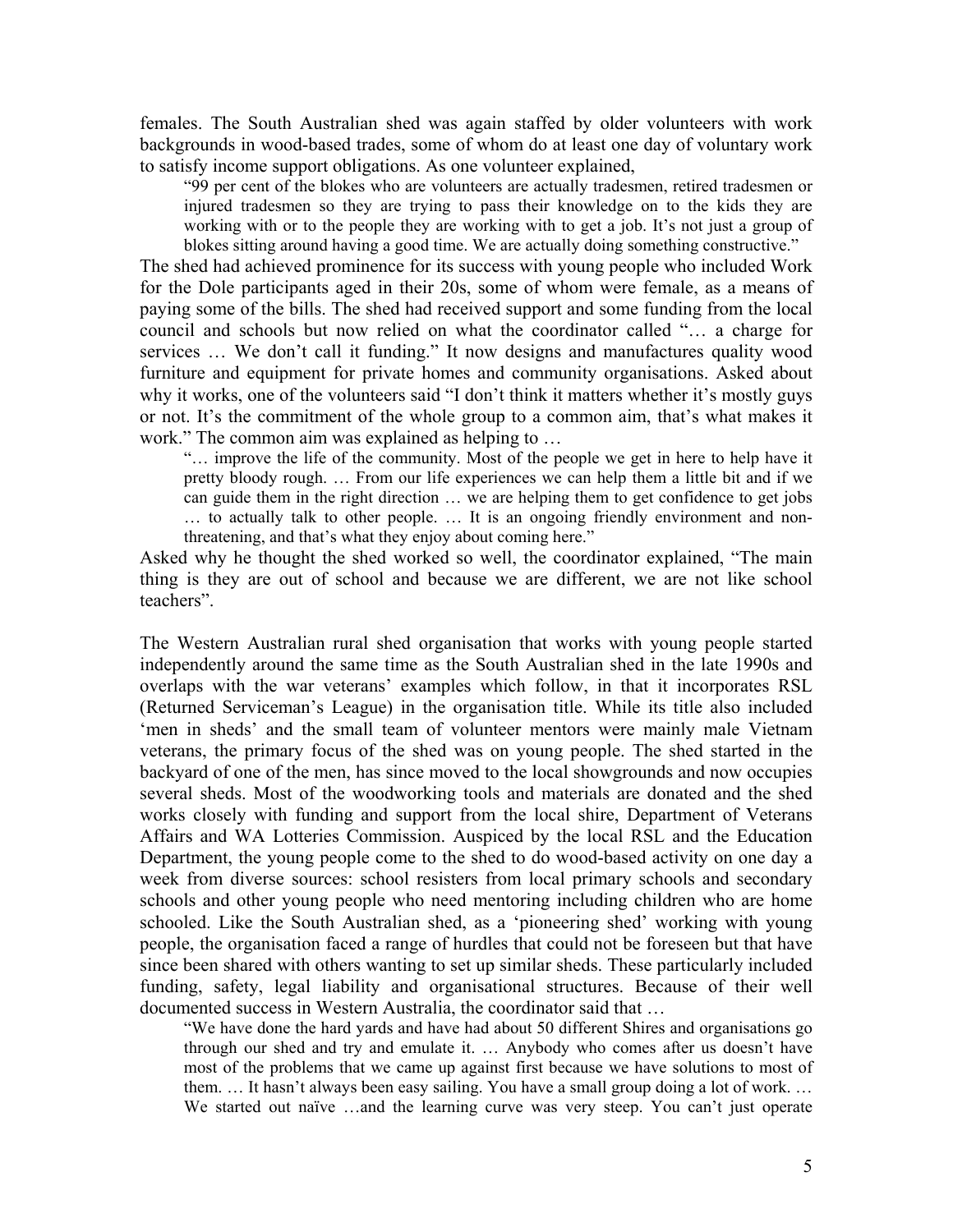machinery and have dust extraction and this and that. You also have to have a safety plan, you have to run people though the safety plan. You have to find out whether people have other sorts of illnesses. We found out that [most] aging people have some sort of respiratory problem."

The organisers have retained 'men in sheds' in the organisation's title but

"… changed over three years ago to include females … because there were some [female] kids that obviously needed help. That changed our whole strategy within the Shed. The ladies then came on the committee and then ladies became part of the shed on a normal basis … because of litigation, insurance purposes and basically covering our own backsides to have ladies when young girls are present."

Quite apart from the value for the 50 young people who use the shed each week, the shed fulfils an important role keeping Vietnam Veterans active, who as the coordinator noted,

"… might otherwise be seen to be … sitting on their bums at home in front of the television sets and seemed to have no goals and didn't believe they had anything to give back to the community. I didn't believe this of course and wondered if there was something we could do about it."

#### *Shed practice with war veterans*

War experience, particularly experience involving combat, is now known from a range of research to produce a wide range of serious and debilitating after effects quite apart from war injuries, that often extend over a lifetime. These long term psychological and health impacts often affect men's lives, employability and wellbeing as well as their relationships with families. A growing proportion of all surviving Australian ex service personnel who have war experience are men who served in the war in Vietnam during the late 1960s and early 1970s. This group of 'Vietnam Veterans', many of whom were young conscripts, not only experienced the horrors of that war, but were involved in a conflict that was contentious enough politically for their immediate homecoming to be even more difficult and ambiguous than for the World Wars that preceded it. While most Vietnam veterans in 2007 are younger than the formal age of retirement, a significantly higher proportion than the total population are known to experience serious and ongoing problems with health and paid employment.

One in five shed participants surveyed in our national study of 24 community-based sheds (19.8%: Golding, Brown, Foley, Harvey and Gleeson 2007) were returned servicemen. Four shed organisations in that study were organised around and auspiced primarily through Returned Servicemen's League (RSL) or Vietnam Veterans organisations and specifically targeted war veterans, particularly Vietnam Veterans. A larger number of other shed organisations recognised veterans as a small but important user segment of their shed participants. A number of men's shed organisations deliberately and specifically included Vietnam Veterans as participants. This section of the paper relies on interview data from two shed-based organisations in South Australia and two in Western Australia (including the one referred to above) that include and involve significant numbers of Vietnam Veterans.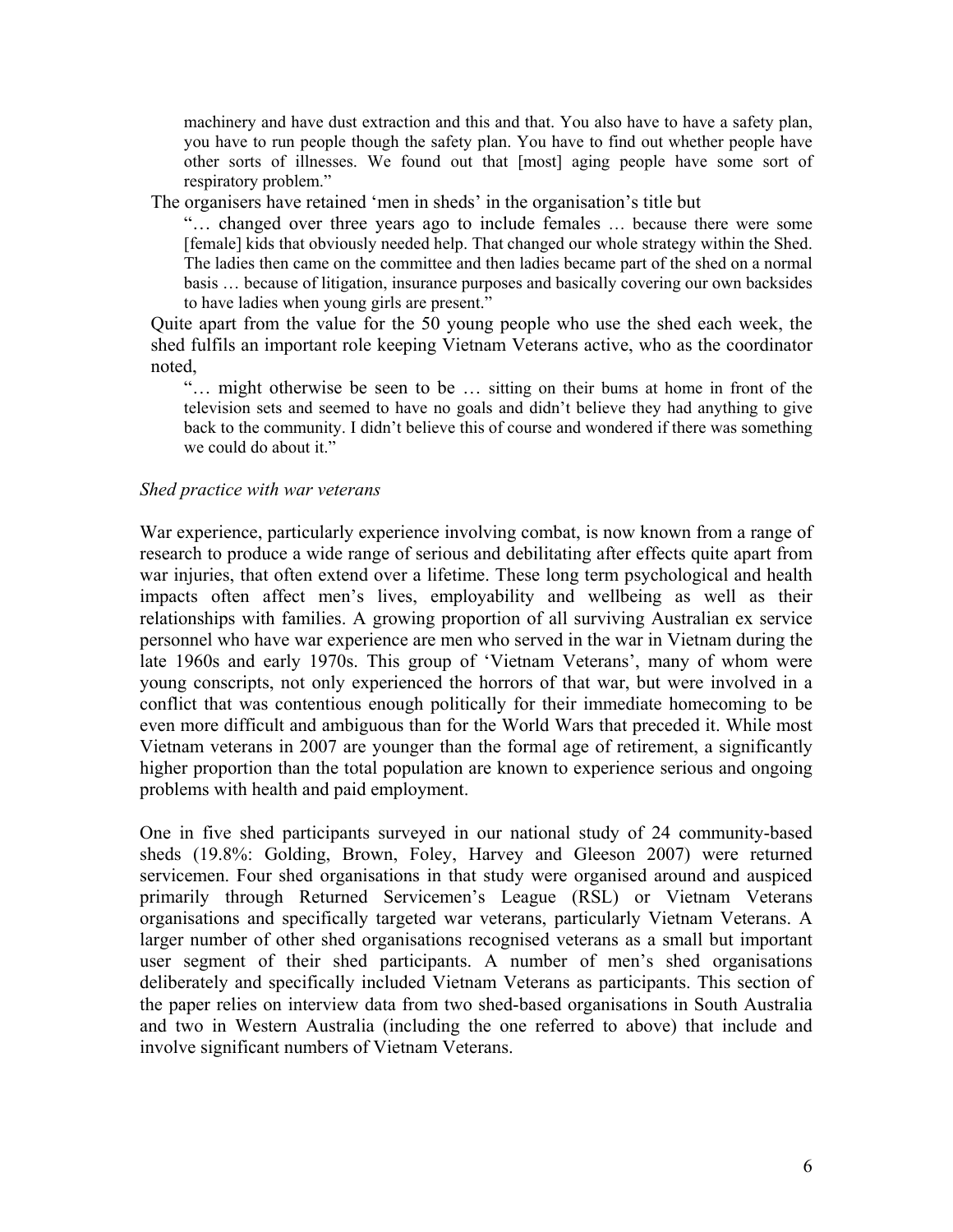One shed-based organisation in suburban Perth in Western Australia operates out of a private garage. It started very informally from a small group of RAAF (Royal Australian Air Force) Vietnam Veterans or 'Vets' as they self describe, meeting informally in the garage shed. The original idea was, as it says on the group's trailer, to collect and repair "Washing machines and bicycles to East Timor and other groups." The group still meets weekly in the same garage, but now some of the tools and equipment are donated by the Department of Veterans Affairs and it gets some sponsorship and donations from a range of other sources for a range of community-based repair projects. One of its recent projects has involved repairing old lawnmowers. Initially attendance was restricted to the 'air force Vets', but it now involves other ex-servicemen.

Another community-based organisation in outer suburban Adelaide provides comprehensive shed-based support and rehabilitation for ex-military personnel, most of whom are again Vietnam Veterans. Incorporating a Victoria Cross (military medal winner) in its name, the organisations' initial aim, according to one of the organisers, was "to get [Veterans] together and help them start a retreat sort of thing" in a rural setting. Its current aim, in a metropolitan setting, is to "get [Veterans] out of their houses and back into the community to form friendships and catch up on things they have missed out on in the past few years." It is located in a tenuously leased area of an ex-military complex that operates independently of government with minimal government support and attracts around 100 people a week including providing meals for 60 to 80 people on a Tuesday. As one of the volunteers said, the organisation survives by "Beg, borrow, pinch or steal. Whatever we can get. Like today down in the kitchen tonight I'm doing a meal and we had a bread cart last night. We've got a sausage sizzle tomorrow ... to help us get funds." The organisation aims to "… try and create an atmosphere that no matter what the people are they can sit down and talk to one another." The difficulties experienced and recounted by veterans from a range of wars in this shed complex were based mainly around post traumatic stress disorders (PTSD) but included a wide range of other war and non-war related illnesses and disabilities. As one of the shed organisers explained, many exservicemen have got 'War injuries, a lot of them have got brain injuries, physical disabilities, mental disabilities, you name it." One shed is based specifically around activity and rehabilitation for people with brain injuries. Another shed has a fully equipped wood-based workshop and a third building houses a social area for the Vietnam Veterans Association. Even able bodied veterans, experienced men over age 50 years reported going for jobs and being rejected for being "over the hill" and of less value to employers than 35 year olds. An organiser explained that the main aim of the activities at the shed complex was to "get people together and start talking." The dining area is an important focal point. "It's there so they can all get together and have a good social meal."

Men in the wood workshop in this South Australian shed were typically excluded from the workforce for reasons related to PTSD and were undertaking practical activities to socialise and have a break from difficult situations at home. One man explained that …

"I come out here purely to get away from the wife at times and give her some space, because when we are together every day we are arguing, fighting, looking like having a divorce. So this gives me the opportunity of building some things, getting some satisfaction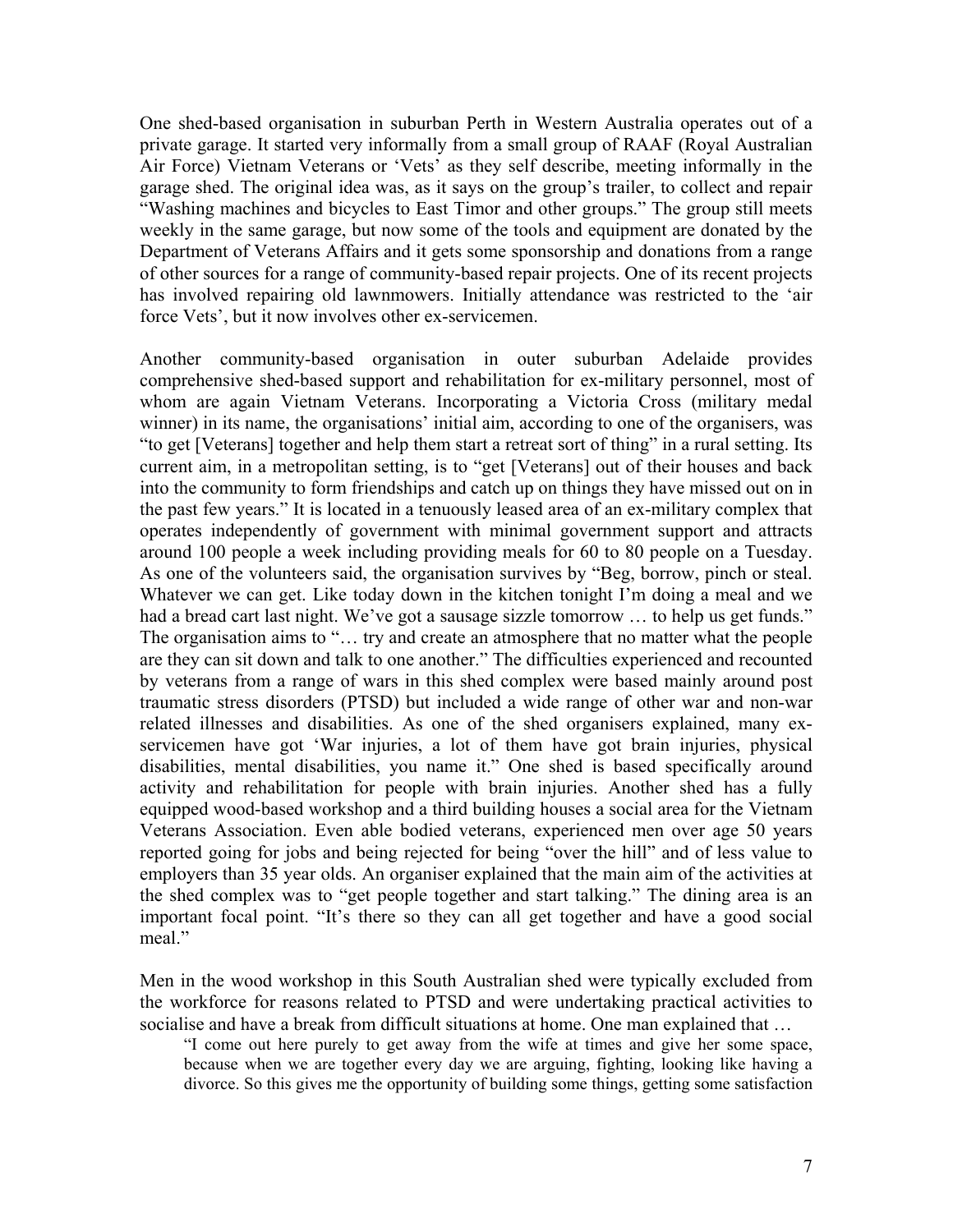out of life instead of sitting at home and vegetating and occasionally doing things to help other people."

Another explained that "I come out here for a bit of basic social interaction. I'm very anti-social and come here just to mix with people I understand. … My wife works still and that's about the only social contact I've got." A third man who experiences depression explained that he comes there

"…to get that tension out. We have two options with depression. Either I go to Ward 17 and you go there and live in [or I come here]. I personally find after a few hours out here I feel all right … Were not locked in. The door's not closed. We can get up and go home whenever we want to. ... You can come out if you want to make something. We have got an old boat out there we are building. A lot of people say it's only shit but not to the people who are doing it. We all understand that now. We understand that we have different problems and we try and make allowances. … The big thing out here is comradeship. We can sit down and talk amongst ourselves and go home feeling good."

Asked about whether the complex is best primarily as a men's space, most men agreed it was. As one man explained,

"I don't think that we would be anti having women at the complex, but I do think we do what we consider a man's job out here and for all the other reasons we would rather it stay that way. [As Vietnam Veterans we] have locked ourselves away for decades … and it has taken a long time to come out and it's just coming out gradually."

The other South Australian shed-based example that involves war veterans is named after a Victoria Cross winner and uses the term 'Workshop' rather than shed in its organisational title. The 'Workshop' is a shed separate from the fully refurbished adjacent RSL hall in a small town close to Adelaide. That refurbishment includes a dining room, kitchen, exercise area, office and computer area and has been undertaken using the shed resources. Unlike in many other community-based sheds, the workshop was the springboard for something comprehensive and separate, that was oriented to the wider community and always included women and non-veterans. Superficially the complex looked like an ACE provider and like ACE offered a number of programs and services. As the coordinator explained,

"There was never any thought that it would be a men's shed. … We have men and women, everyone is welcome. … At the moment it is difficult for women to do the hands-on, a lot of it is done by tradesmen and the work that was done by the … younger veterans here is physical hard work. … If we depended just on veterans to be involved we would be only here one day a week because they are only a small part of the community."

As in the other South Australian veterans shed, food plays an important social role. A full \$5 lunch every Wednesday has a deliberate social function. As the coordinator explained, the meal and the workshop work "… on the same principle: trying to prevent social isolation, get people together and share their knowledge, which is pretty important, particularly for the older people." As one workshop participant put it, "[W]e do know that there is an awful lot of fellows sitting at home and turning into vegetables and they really do need to get out here". The coordinator explained that participants particularly get …

"… a sense of belonging. Most of them are one person by themselves or they are just sitting there with their partner. … A lot of them have got a lot of knowledge … so they pass that knowledge on …. When you get a group together like that they work as a team and that is all part of the rehabilitation process for veterans."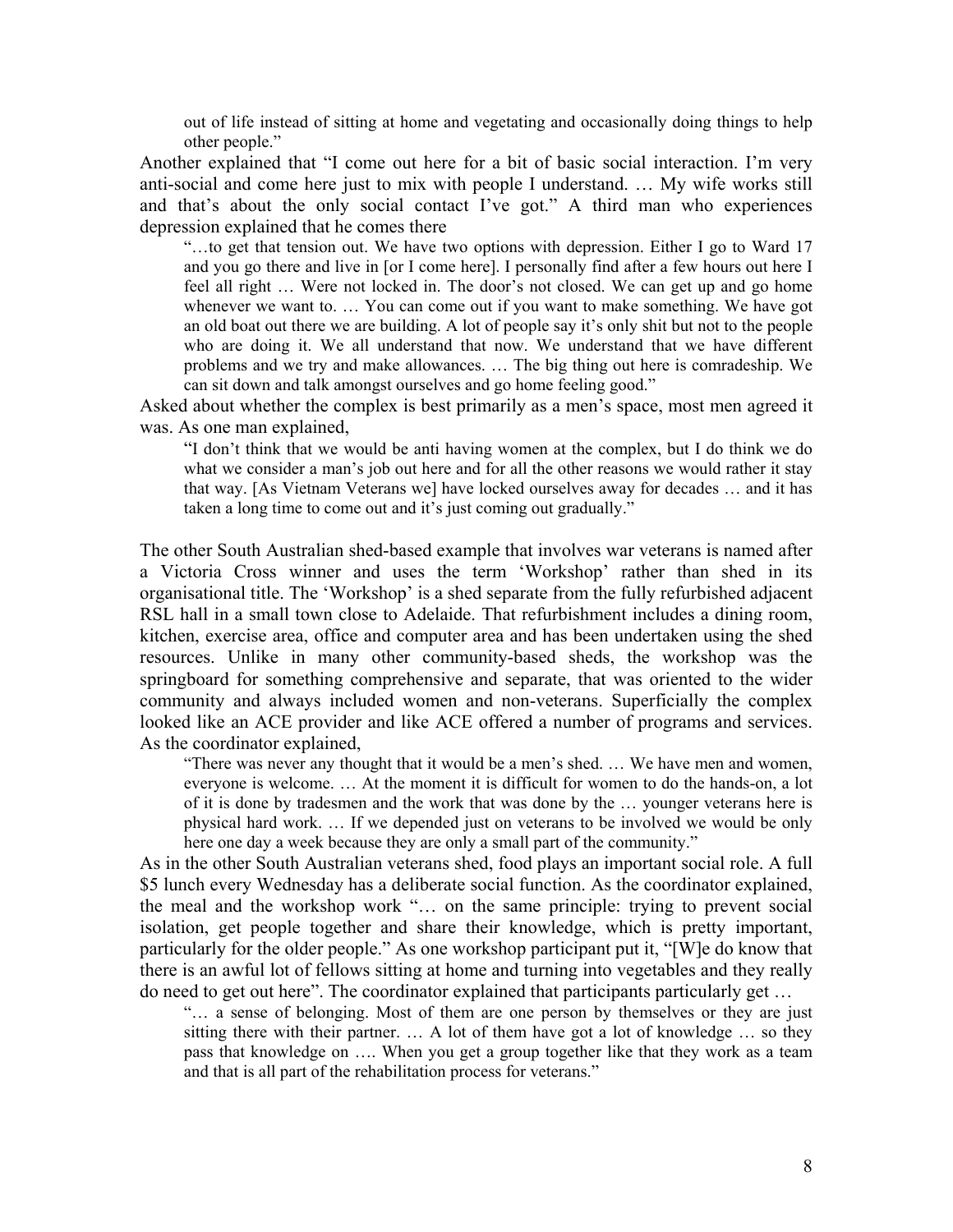#### *Shed practice for men in residential aged care*

Most men's sheds in community contexts tend to attract mainly older men as participants. In our survey 47 per cent of respondents were over 65 years of age. Some men's sheds are located within aged care settings and provide modified workshop-based activities for groups of male residents. Others, including the South Australian metropolitan one we use for illustration, has programs adapted specifically for older men with dementia, with a disability and also acquired brain injury. In this particular shed men are taken by bus to the shed one day each week. Using only hand tools, the coordinator had modelled the community shed on what men have traditionally done in their own shed-type settings. As he explained, my father …

"… spent hours and hours in his shed down the backyard. I don't know what he used to do but he would go down there and that was his domain. So what we have tried to do here is create that atmosphere. [For] those that have gone into units and things like that, the shed is now gone, there is no shed, so we have tried to create that atmosphere here."

As with the previous examples, the shed program has primarily social and therapeutic aims for its participants. As the coordinator explained,

"Our main agenda is for them to be able to continue the social interaction out there in the community, maintain the community link, because a lot of them now live in retirement units or live on their own or perhaps live with their son or daughter who is their carer, so they lose touch with a lot of people they used to have interaction with."

A shed volunteer explained that the advantage of being just for men allowed men to

"… interact, it's been an activity that they can take ownership of themselves and it's something that keeps them interested in coming along every week. … When a man comes into retirement you don't just stop there. There is still something you can contribute to the community in the way of experience. 'Ed' is vision impaired as is 'Dave', but they're both men of experience."

'Ed', a former wood worker from a residential aged care centre particularly liked "… the smell of the place, the smell of sawdust, of shavings, When you have been working with timber all your life it has a beautiful perfume". In the aged care centre he suggested ...

"It's boring, you're frustrated, and you're free here. Where I am at the moment there's nearly 100 other people, old women, old men going on with their whining. You can't get out of the place. Myself, I am ensconced there day in day out and it's bloody boring sitting on your arse all day doing nothing. If it wasn't for my eyesight I wouldn't be in Cooee of the bloody place."

#### **Discussion and conclusion**

Our paper provides evidence that 'men of experience' have a lot to offer other men, young people and communities. For men who have learned and worked in sheds and workshops all of their lives, the opportunity to informally socialise with other people while passing on their insights, knowledge and skills in community-based sheds becomes a focal point in their lives. For the disengaged young people, war veterans and men in residential care in the sheds we have examined for this paper, hands-on, shed-based experiences with older men are regarded as positive, therapeutic, educative and transformative. While targeted to different groups, we conclude that men's sheds in community contexts share a common commitment to happiness, health and wellbeing through regular and supervised hands-on activity in group settings. The older men assist